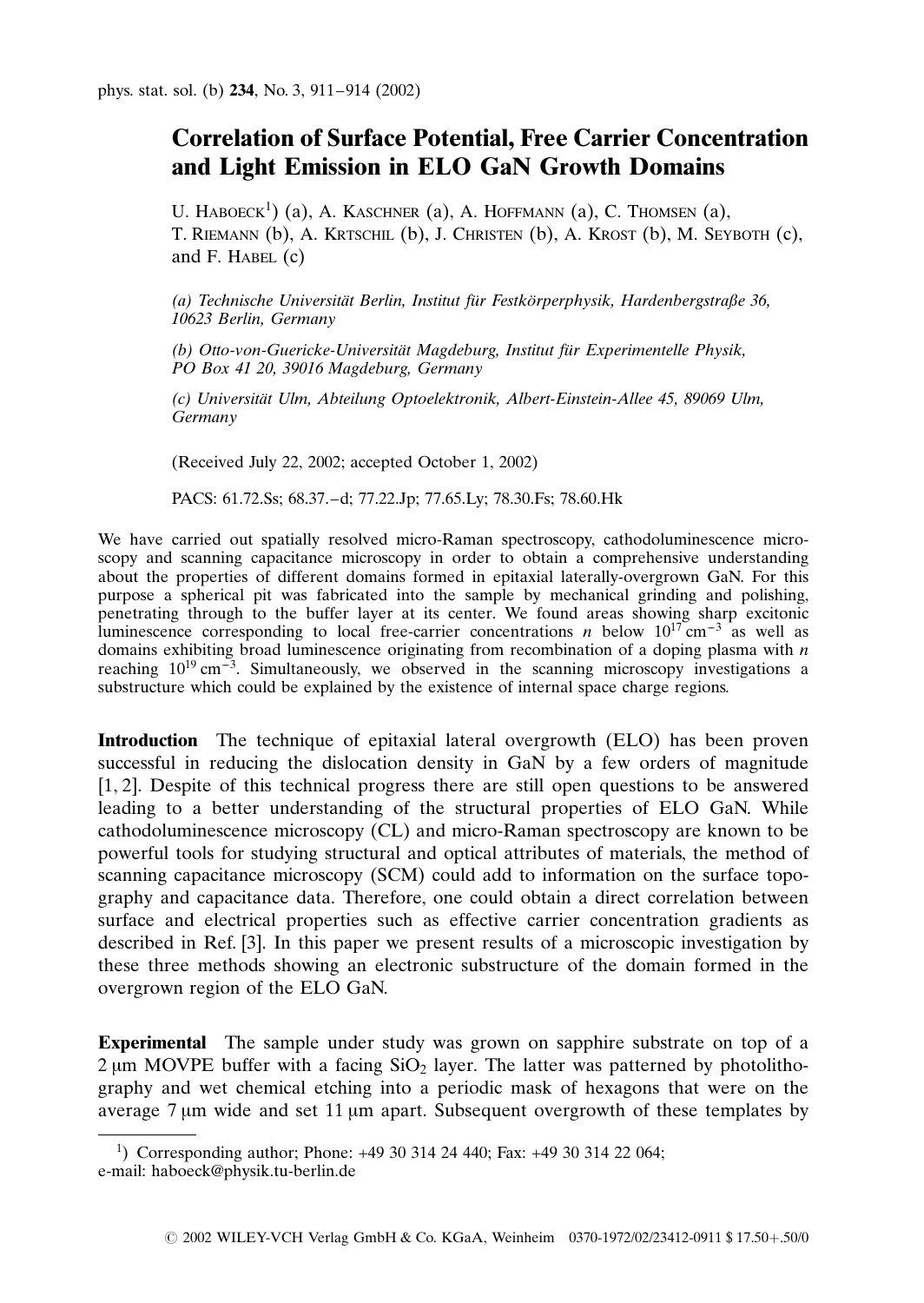

Fig. 1. a) Panchromatic cross-sectional image of CL intensity showing the different ELOG growth domains  $(A-D)$ . The depth of the plan view images (b) and (c) is indicated by the dashed lines. b) Integral CL intensity and c) inverted SCM image

hydride vapor phase epitaxy (HVPE) results in a 65  $\mu$ m thick GaN layer which exhibits different growth domains [4] that are visible in the CL intensity image (Fig. 1a).

Areas of initial growth between masks (A) and the facetted lateral overgrowth towards mask centers (B) that is topped by a second growth stage above the masks (C) evolve into a final homogeneous region of high crystal quality near the sample surface (D). To obtain further information about the various domains, in addition to earlier cross-sectional measurements [4], a 2.4 mm wide spherical pit was ground in the ELO GaN, penetrating from the sample surface through to the MOVPE buffer layer at its center. Hence, plan views of c-planes as a function of height above the mask are open to microscopy investigations as one moves away from the center of the pit. We shall show in the following interesting details of the columnar growth in ELO-GaN.

Results and Discussion In Fig. 1 we contrast the CL mappings of the cross-sectional and the c-plane views. The former in Fig. 1a includes a dash line that indicates the height at which a particular c-plane plan view CL mapping has been measured. This latter is displayed in Fig. 1b. The panchromatic CL intensity image (Fig. 1b) clearly exhibits the domains A between the masks (low intensity) and those above the masks (B), showing a substructure with high intensity at the borders and a lowering towards the centers. SCM (Fig. 1c) revealed a constant high local carrier concentration determined as n-type across the entire B-regions and a significantly lower one in A. Raman and CL linescans were performed crossing the domain B. The geometry of these linescans is schematically depicted in Fig. 2.



Fig. 2. a) Schematic cross sectional and b) plan view of the scanning mode across the domains A and B as indicated by arrows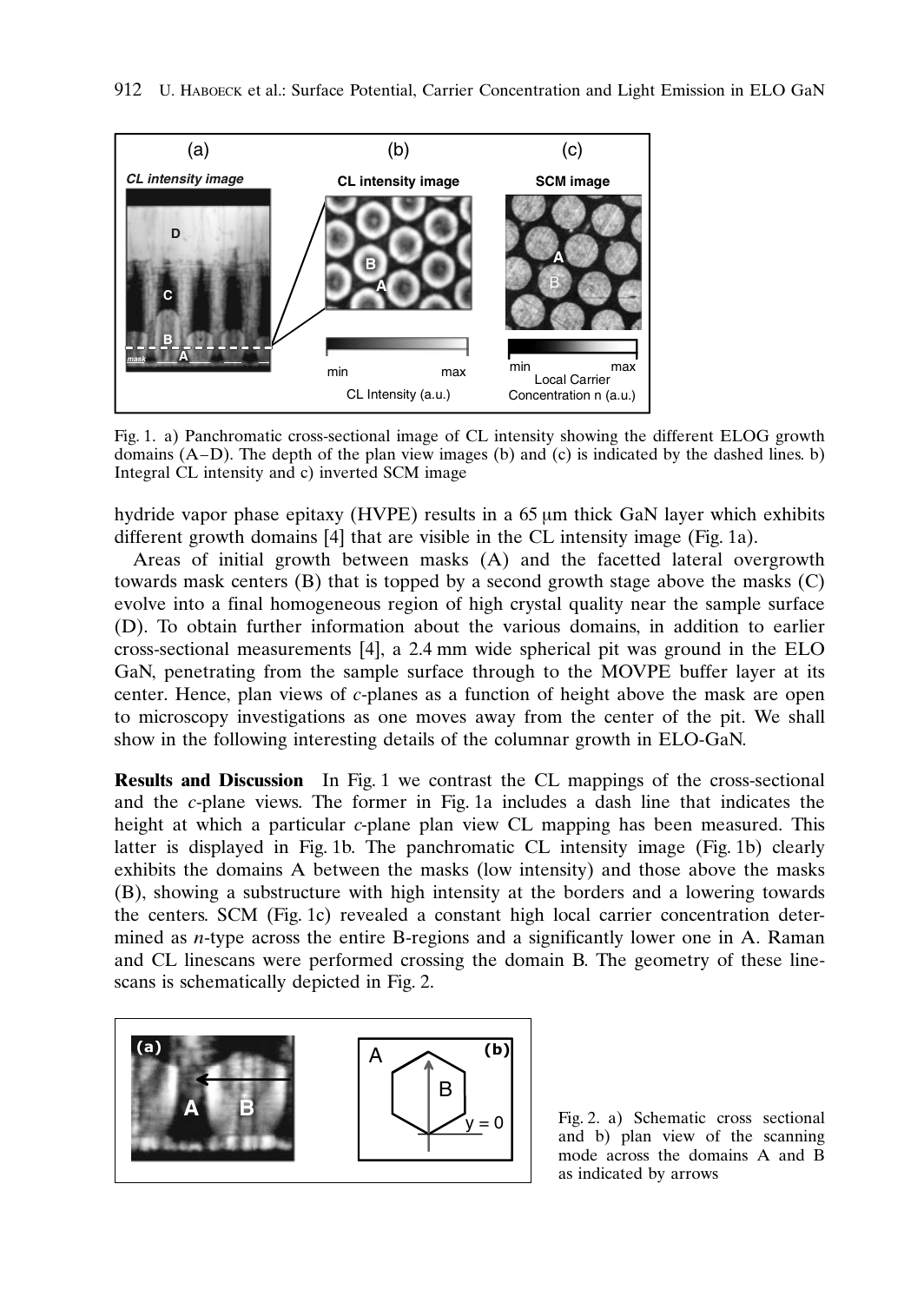

Fig. 3. Results of a Raman linescan at the domain center B across one single column exhibiting the distribution of biaxial stress (a) and free carrier density (b). Analogous linescan of CL spectrum. The donor bound exciton  $(D^{0}X)$  and the plasma luminescence is indicated (c)

In the spectra of the Raman linescans coupled modes of the longitudinal optical A1-phonon and the plasmon (LPP modes) were detected when the domain B is reached. Hence, one could determine the free carrier concentration as described in Ref. [5]. In addition we used the observed frequency shift of the  $E_2(high)$  mode to derive the local strain distribution [6]. In Fig. 3a local correlation of a variation of the free carrier density  $n$  (Fig. 3b) and a red-shift of the CL peak maximum (Fig. 3c) from the border to the center of domain B is evident. It should be pointed out, that this red-shift ( $\approx 1$  nm) is not caused by tensile strain. Although there is a variation from border to center (Fig. 3a) the strain still remains compressive.



Fig. 4 (online colour). Plan view images of the surface potential at the domain center B. The lightness contrast is due to regions with different carrier concentrations. The transition between both regions A and B is marked by an arrow. The potential difference between minimum and maximum is 0.1 V